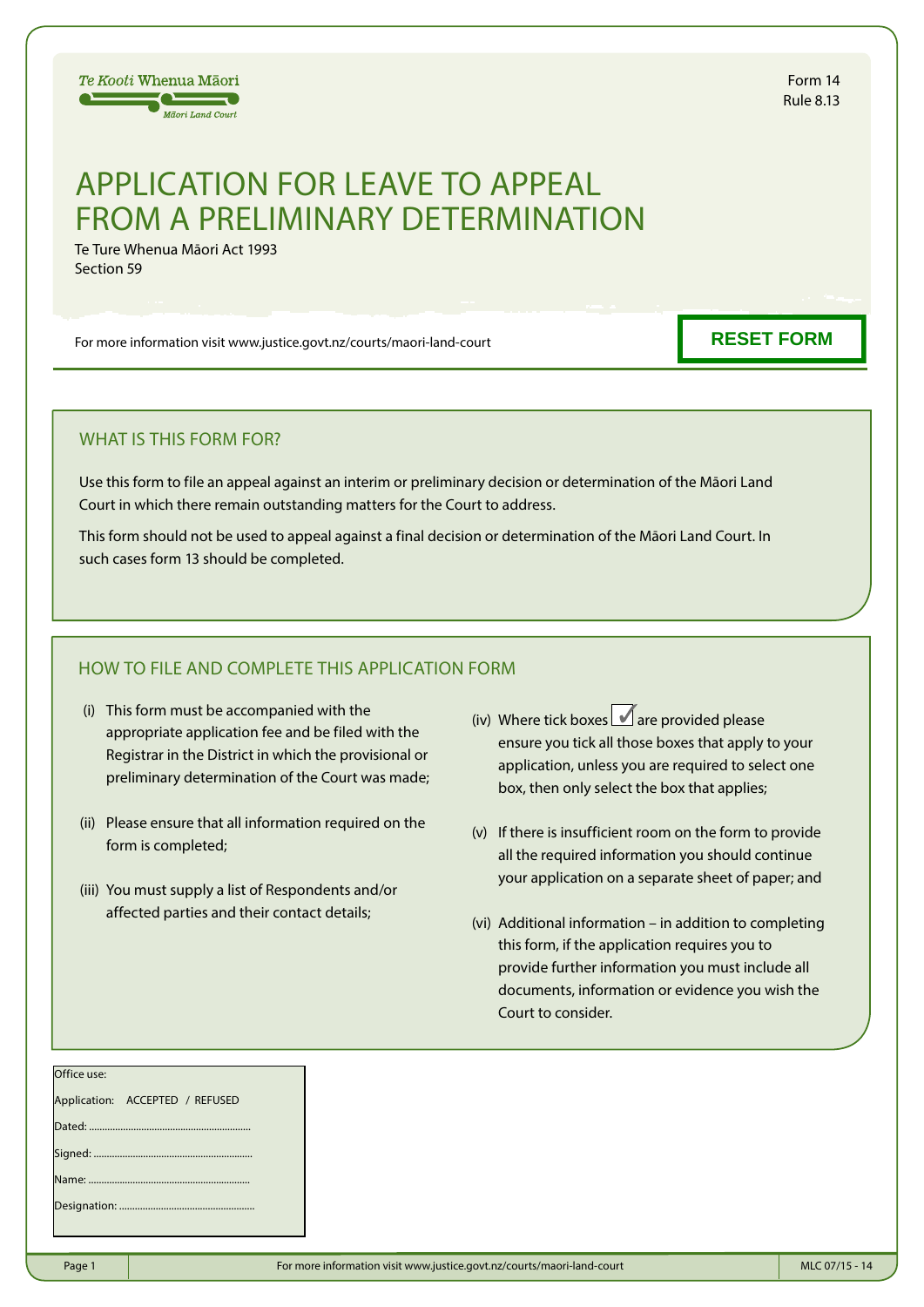| UPON THE FOLLOWING GROUNDS: (State grounds, or refer to an attached statement of grounds) |  |  |  |  |  |  |
|-------------------------------------------------------------------------------------------|--|--|--|--|--|--|
|                                                                                           |  |  |  |  |  |  |
|                                                                                           |  |  |  |  |  |  |
|                                                                                           |  |  |  |  |  |  |
|                                                                                           |  |  |  |  |  |  |
|                                                                                           |  |  |  |  |  |  |
|                                                                                           |  |  |  |  |  |  |
|                                                                                           |  |  |  |  |  |  |
|                                                                                           |  |  |  |  |  |  |
|                                                                                           |  |  |  |  |  |  |
|                                                                                           |  |  |  |  |  |  |
|                                                                                           |  |  |  |  |  |  |
|                                                                                           |  |  |  |  |  |  |
|                                                                                           |  |  |  |  |  |  |
|                                                                                           |  |  |  |  |  |  |
|                                                                                           |  |  |  |  |  |  |
|                                                                                           |  |  |  |  |  |  |